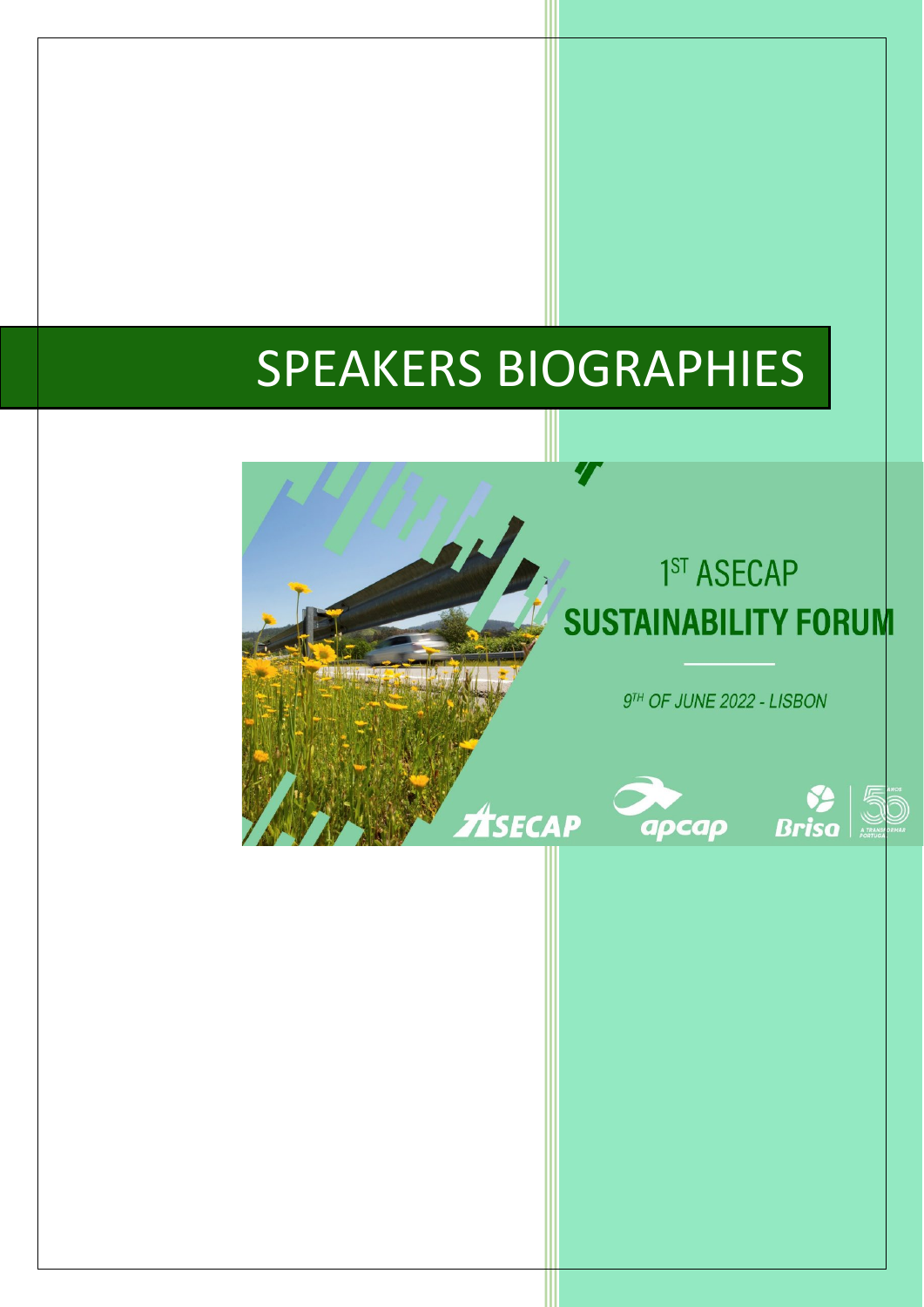# **António Nunes de Sousa, ASECAP President**

Portuguese, born in 1959, António Nunes de Sousa completed Civil Engineering (1982) and Business



Administration (post-graduation, 1998). António started his professional career in 1981 as a designer of roads and bridges. In 1983 joined the National Road Administration (JAE) where he was appointed Head of Concessions Department in 1996. In 1999, he left JAE and moved to Brisa-Autoestradas de Portugal as General Technical Manager. In 2004, he was appointed by Brisa to the Board of Directors of Companhia de Concessões Rodoviárias (CCR) and moved to São Paulo, Brazil. He was chairman of CCR in 2005. In 2008, he returned to Portugal to join Brisa's Board

of Directors, as the executive director responsible for operations, maintenance, and engineering until October 2020. In the last 12 years, António also held other positions in Brisa Group companies, had been a Board member of 5 concessionaires. Today, he is Board Advisor at Brisa and is member of the Board of Directors of BCR (Brisa main concession). António has been Board member of APCAP since 2010 and President since March 2019.

# **António Pires de Lima, Comissão Executiva/ CEO Brisa**



| 1986-2018 | Multiple education and training programs from which I outline:<br>"Foundations of Private Equity and Venture Capital" (Harvard) |
|-----------|---------------------------------------------------------------------------------------------------------------------------------|
|           | "Mergers & Acquisitions" in IMD (Lausanne)<br>"Negotiation" with Prof. Ingemar Dierickx (Insead)                                |
|           | "Leadership" with Epsilon Management                                                                                            |
| 1998      | INSEAD, Fontainebleau - AMP (Advanced Management Program)                                                                       |
| 1984-1986 | I.E.S.E., Universidade de Navarra - Barcelona, Spain.                                                                           |
|           | Master Business Administration (M.B.A.)                                                                                         |
|           | Bilingual (Spanish and English).                                                                                                |
|           | Special emphasis in Strategy and Marketing                                                                                      |
| 1979-1984 | Universidade Católica Portuguesa - Lisbon, Portugal.                                                                            |
|           | Degree in Economics                                                                                                             |

# **Dr Hugo Mendes, the Secretary of State for Infrastructure**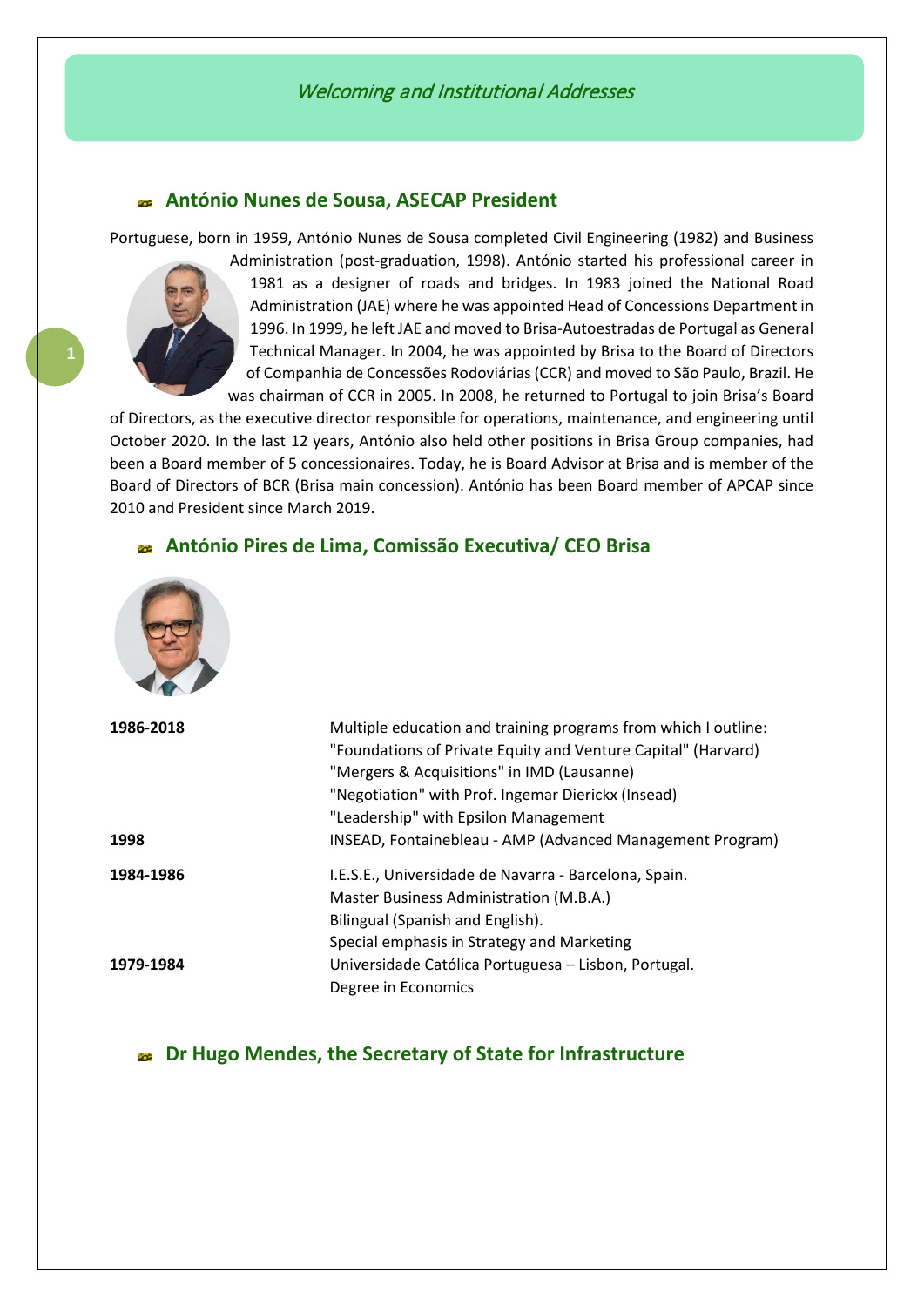Road table - Achieving a climate neutral continent – how to make road infrastructure compliant with the objective? Vision, strategy, solutions

- **Franco Caruso, Head of Sustainability & Communications, BRISA**
- **Jerôme Audhui, Representative French Presidency of European Union**
- **Nuno Lacasta, President of APA (National Environment Portuguese Agency)**

# **Josef Fiala, CFO of ASFINAG**

Josef Fiala studied political science and law at the University of Vienna. After he graduated, Fiala held



**2**

various management positions at Generali Versicherung (insurance}, and from 1994, he was the head of the HR and training department. From 2005 to 2008, Fiala was a member of the extended management of Generali Holding Vienna, and from 2002, on the management board of Generali Pensionskasse. On March 1, 2008, Josef Fiala took over the management of ASFINAG Maut Service GmbH. Since that time, Fiala maintains close contact with ASECAP, with European Institutions and many other stakeholders in the traffic and transport environment. On July 1, 2010, he

was appointed Managing Director of ASFINAG Service GmbH, and in this role responsible for commercial matters. On April 8, 2019, Josef Fiala was appointed CFO of ASFINAG being responsible for all aspects of finance and accounting, tolling and international activities

# **Diego Cattoni, President of AISCAT & CEO of Autostrada del Brennero SpA**

Diego Cattoni, born in Trento, is:



AISCAT President an d CEO of Autostrada del Brennero. He also holds the following positions: President of STR - Brennero Trasporti Rotaia SpA; CEO of Autostrada Campogalliano Sassuolo SpA; Vice President of Autostrada Regionale Cispadana; Member of the Board of SEAC Fin SpA;

CEO of AC Trento 1921 In the past he held the following positions: General Manager and CEO of the holding Company of the Lunelli family "Ferrari Spumante"; Vice President of Dolomiti Energia Holding SpA; CEO of FT Energia SpA, founder and CEO of Oikos Gmbh Berlin; Member of the Board of Coster Tecnologie Speciali SpA; CEO of Aquila Basket Trento.

**Pedro Vinagre, EDP**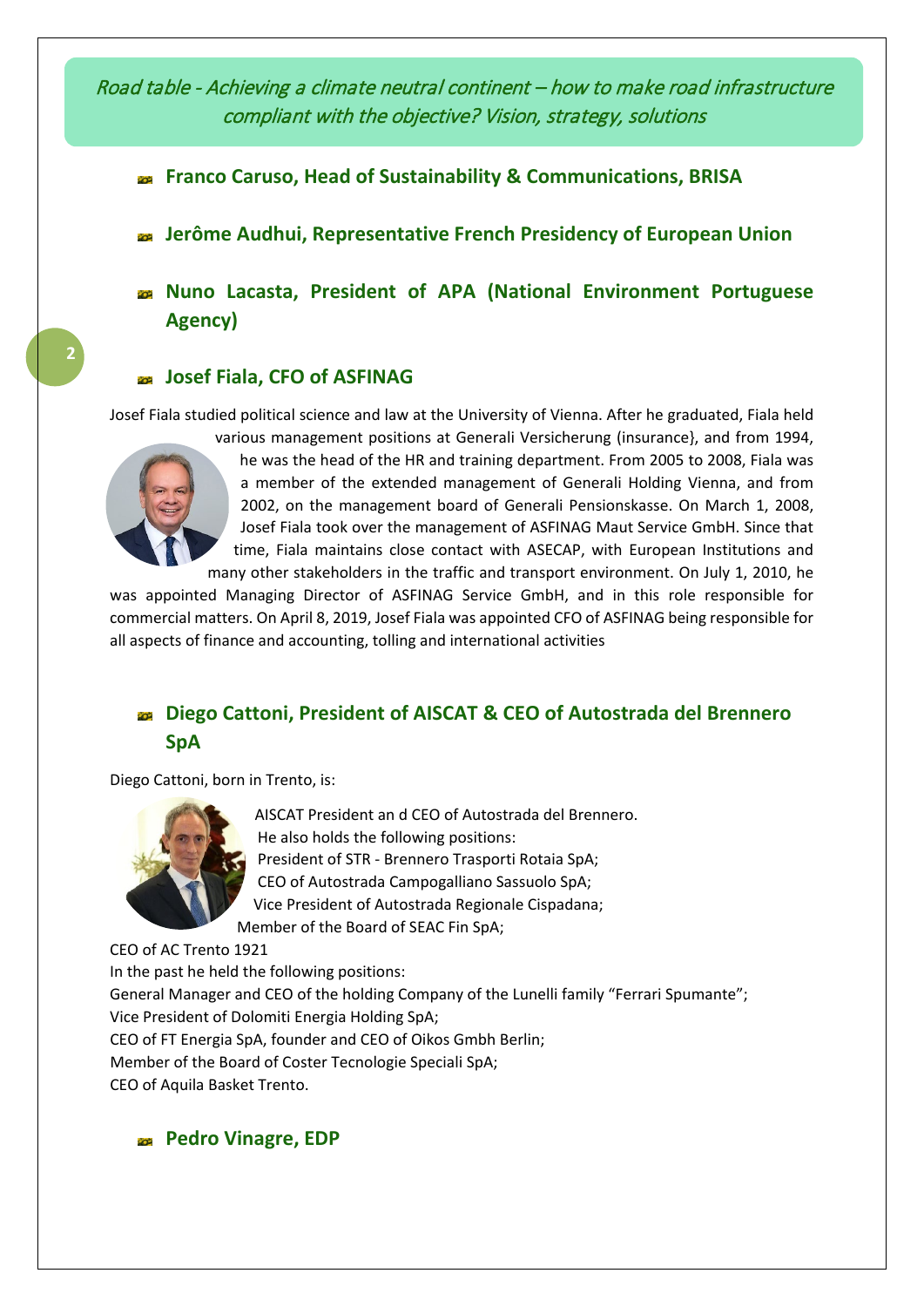# Round table – How to stimulate the commitments of the stakeholders to sustainable development goals?

# **Malika Seddi, Secretary General & CEO, ASECAP**

Malika SEDDI is Secretary General and CEO of ASECAP, European Association of Toll motorway



Operators. She maintains contacts and relations with the European Institutions and international organizations. Over a toll industry career that has spanned more than 30 years, Malika SEDDI has been working in ASFA (Association of French toll motorway companies), she has been active in IBTTA (International organization representing the toll operators) where she serves as International Vice-President, ASECAP (the Association for Toll Operators in Europe), serving as chair of ASECAP's road

safety and sustainable development committee, ERTICO-ITS Europe, member of program committee, and PIARC, a member of PIARC's road safety committee, communication team leader for Arc Atlantique, a seven-nation project to deploy harmonized ITS services in the European Union. She was also active MedTis project, ITS deployment on the Mediterranean corridor and EU EIP Platform (coordination of ITS Corridors), projects co-funded by the European Commission.

# **Prof. José Manuel Viegas**

José Viegas is Professor Emeritus, University of Lisbon, where he founded and directed the Masters and PhD programs in Transport, was coordinator of several European Commission research projects,



and led the Transport Systems area of the MIT-Portugal program.

Between 2012 and 2017 he was Secretary General of the ITF (OECD International Transport Forum), where he opened vigorous programs of collaboration with industry associations and leading companies and started the Transport Decarbonisation program in February 2016.

He is currently Chairman of the Board of Directors of TIS.pt, a consultancy he founded in 1992 and global methodological coordinator of the "Sustainable Mobility for All" project, organized by the World Bank.

# **Sara Cerdas, Member of the European Parliament Environment, Public Health and Food Safety Committee**



Member of the European Parliament Environment, Public Health and Food Safety Committee. She was unfortunately not able to be with us but she wanted to address a statement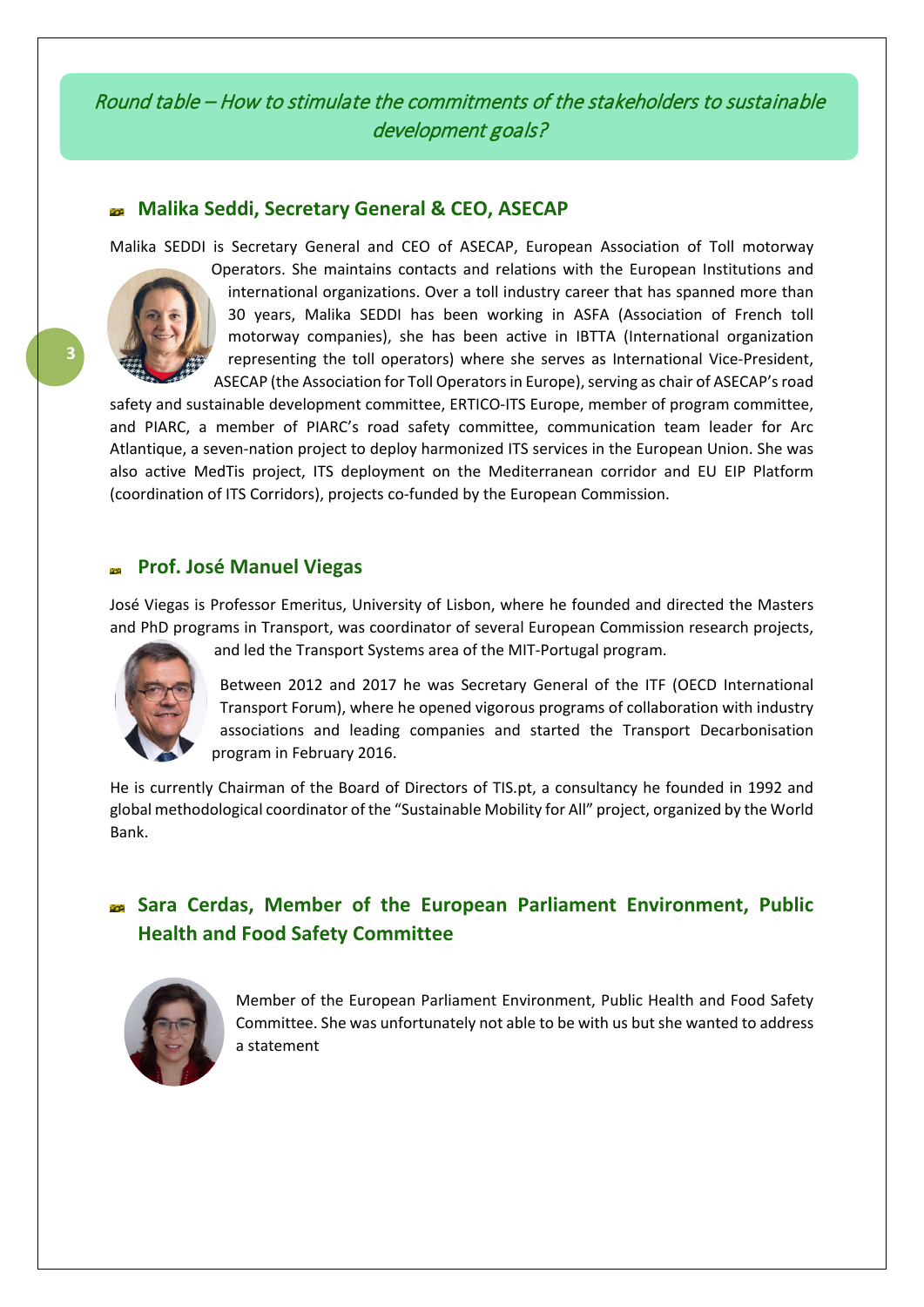# **Eduardo Feio, President of IMT & President of CEDR**



President of the board IMT- **Institute** for Mobility and Transport Portugal – President of CEDR Conference of European Road Directorate gathering road authorities road administrations

# **Manuel Melo Ramos, COO of Brisa and CEO of Brisa Concessão Rodoviária**



**4**

# **Raquel Fernandez Perez, Strategic Roads Division of EIB**

Raquel Fernandez Perez current role is senior sector engineer in the Mobility Department at the



European Investment Bank (EIB), working on the technical due diligence of a portfolio comprising European and International Road projects. Raquel has spent her professional career planning, designing and implementing infrastructure projects in the Civil Engineering Industry. After completing her civil engineering degree, Raquel held project management positions in several construction companies in Spain and

UK. After over 15 years in the construction industry, her most recently role was ITS Manager on the M8, M73, M74 Motorway Improvements Project in Scotland with Ferrovial Agroman, before joining the EIB in November 2018.

Actions from Road Operators to make the road infrastructure sustainable and carbon free – Part 1

# **Emanuela Stocchi, ASECAP Chair of the Road Safety, Environment Committee, AISCAT**

Emanuela Stocchi is an expert in EU legislation and policies, and she is the Director of International Affairs for AISCAT (Associazione Italiana Società Concessionarie Autostrade e Trafori), the Italian



Association of Toll Highways Concessionaires Companies. In this role she ensures the Association's contacts with the EU Institutions and other European and International organizations active in the transportation field. She fluently speaks Italian, French, English and Spanish. Emanuela has an outstanding international background: she holds a degree in Political Science with a specialization in EU law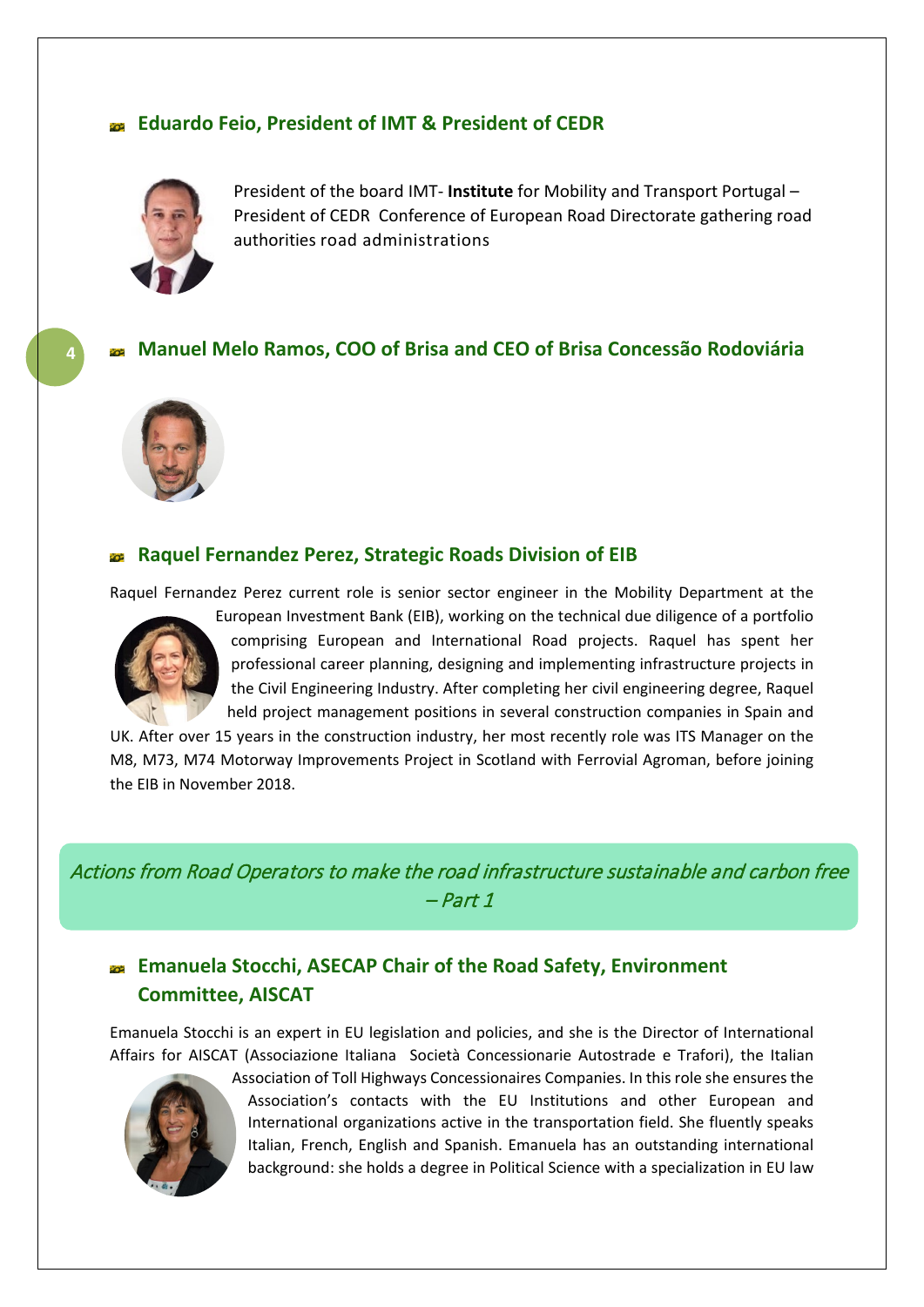and policies and she has worked in Brussels for eight years with ASECAP, the European Association of Toll Highways Concessionaires Companies, gaining a solid and comprehensive knowledge of all the EU Institutional and public affairs and expanding at the same time her EU and International network in the transportation area. Emanuela is still very active within ASECAP, being Deputy Member of the ASECAP Executive Committee and Chair of the ASECAP Permanent Committee of Road Safety, Environment and Sustainability; she has also been Chair of the PIARC (World Road Association) Task Force on Innovative Financing and she is currently serving as French-speaking Secretary of the PIARC Terminology committee. Emanuela served as well IBTTA (International Bridge, Tunnel and Turnpike Association - the worldwide alliance of toll operators and of the businesses that serve tolling) and its members through work on several committees before being appointed to the Board of Directors in 2011. Emanuela served a two-year term as International Vice President, before a three-year term as Second and then First Vice President followed President in 2017 and finally, Immediate Past President in 2018. She is currently serving in the Advisory Council of the IBTTA Past Presidents.

#### **Margarida Apetato, Sustainability Manager, Brisa**

Margarida Apetato currently works at Brisa's Sustainability Department, where she develops a diverse set of projects, namely sustainability reporting, climate change strategy, carbon emissions inventory and Brisa's environmental indicators system, among others. She is an Environmental Engineer with 20+ years of professional experience in the environmental sector, having developed most of her professional career within Brisa's engineering department.

# **Valerio Molinari, Majority Shareholder, ECOGEST**

In 1989, he began his career as Team Manager for Verdenova SpA, Rome, monitoring roadside vegetation maintenance works along A14 Bologna-Bari-Taranto motorway. In 1990, he set up his own business first as Site Manager, then as Technical Manager and finally as CEO of Stil Verde Srl, Ravenna,



managing the state of the works and logistics of the worksites operated by the company, such as A4 Brescia–Padua section (maintenance of green areas), Messina-Palermo motorway (landscape management), Milan-Genua motorway (installation of noise barriers). In June 1996, Valerio Molinari founded Ecogest Engineering Srl in Ravenna, operating in environmental restorations and maintenance of roadside vegetation along transport infrastructures. In 2016 Ecogest turned into a company limited by shares, placing itself as leader in the sector, and working for the main Italian

motorway concessionaires and for the state network. Over the years the company established its position and then leadership in the Italian market, working for the main Italian motorway concessionaire companies, as well as railway groups in charge of the realization of Rome-Naples, Turin-

Milan and Milan-Genua high speed lines, and for the state network through ANAS SpA.

In July 2018 Ecogest joined AISCAT (Italian Association of Toll Motorways and Tunnels Concessionaire Companies) and IRF (International Road Federation) in 2019. In September 2021, Valerio Molinari became a member of the Board of Directors of AISCAT

Today, Ecogest SpA works in 9 Italian regions and is present in 3 foreign countries (Romania, France and recently Canada) with past field experiences also in Turkey and Poland. Ecogest SpA is a reference operator of the GAVIO family, the 1st largest Italian motorway and transport infrastructure private operator. Among the Company's main clients: Autostrada del Brennero, Autostrada Milano Serravalle, Autovie Venete, Autovia Padana, Autostrada del Mediterraneo, Autostrada dei Parchi, and the entire Gavio network managed through ASTM SpA and SIAS SpA.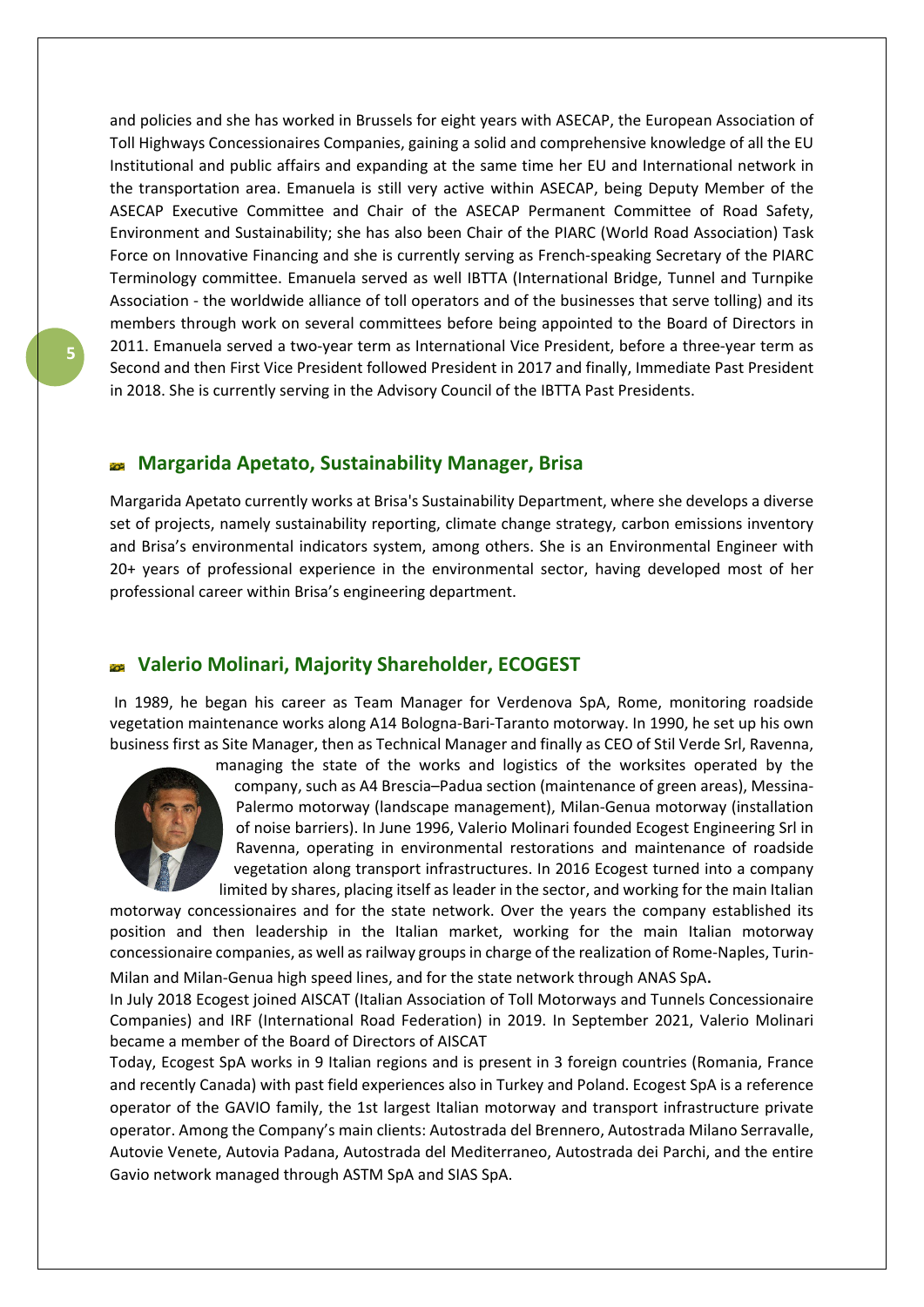#### **Antonio Stornello, Co-Founder, KASSANDRA SRL**

Opened his architecture studio in Modica, Sicily, in 2003, choosing to take an innovative and highly sensitive architectural approach within what is an important historical architectural environment. He has been responsible for the design and delivery of several alterations, reuse and Conservation projects in many of the historic centres Sicily and innovative new buildings within the residential,

> commercial and in the hospitality sectors. Drawing inspiration from his travels, Antonio has been recognised for an approach based on careful balance between design and functionality and between scenography and architectural invention.

His particular interest in Project Management has allowed him to master the contemporary Architect role as design manager and chief coordinator between all stakeholders, on one hand, and develop a unique approach to Construction

Management and the management of work flow via Building Information Modeling, now an indispensable tool in the design and delivery process.

Antonio is a member of the Project Management Institute – Sicily Branch and since 2017 he has been a councillor of the local chapter of the Ordine degli Architetti of Ragusa and councillor of the Architectural Foundation of Ragusa which organizes conferences, exhibitions and talks relating to the theme of reuse of the urban centres, often involving internationally renowned architects.

Antonio Stornello co-founded Kassandra with Mark Cannata in 2019. Kassandra is the first multidisciplinary Integrated Decision Support System that facilitates the management of urban environment and the improvement of quality of life of its, human and non-human, inhabitants

#### **Burak Isik, Corporate Governance & Sustainability Director, ICA**

Burak Işık is an earth sciences engineer working for sustainability with an MBA degree. Graduated from Middle East Technical University Petroleum and N.Gas Engineering and received his MBA degree from

> Koç University. He started his career at PO and continued at OPET and SOCAR Turkey, respectively. Specializing in investment management in the energy sector, he has taken part in the preparation of OPET's first sustainability report. During his duty at SOCAR, he carried out the processes of establishing the CNG retail station network, which is an alternative fuel used for the first time in heavy vehicles in Turkey. He joined ICA in 2015 as Investment Development Manager and

led the publication of two sustainability reports in 2017 and 2020, (first in the private highway management sector). He has been working as IC Holding Corporate Governance and Sustainability Director since 2021. As a member of Executive Committee he has been acting as the Chief Sustainability Officer. His main responsibilities include execution of ESG and Sustainability strategies around UN SDG's for the whole Holding and group companies. He is also directly responsible for the public relations of sustainability actions. He has been representing IC Holding at major associations & NGO's.

#### **Diego Galletta, ESG & Sustainability reporting, Autostrade per l'Italia** andi<br>Grid

In Autostrade per l'Italia since 2002, currently Head of Sustainability & ESG reporting; previously he held the roles of Data Protection Officer, IT Security compliance and ITS. Before joining Autostrade per l'Italia he held positions in consultancy (Bain Company, Siticom), telecommunication (Telettra, Telecom Italia, Mannesmann). Degree in Electrical Engineering (Rome, 1987) and MBA (Milan, 1992).

#### **Sara Rodriguez, Corporate Sustainability Manager, ABETIS**

Sara Rodriguez is a Civil Engineer and has a master's degree in environmental science. She has more than 20 years of experience in the Toll Roads sector, focusing in the lifecycle activities of Operations (Maintenance, Traffic management and tolling). She is also technical leader in the Safety program in

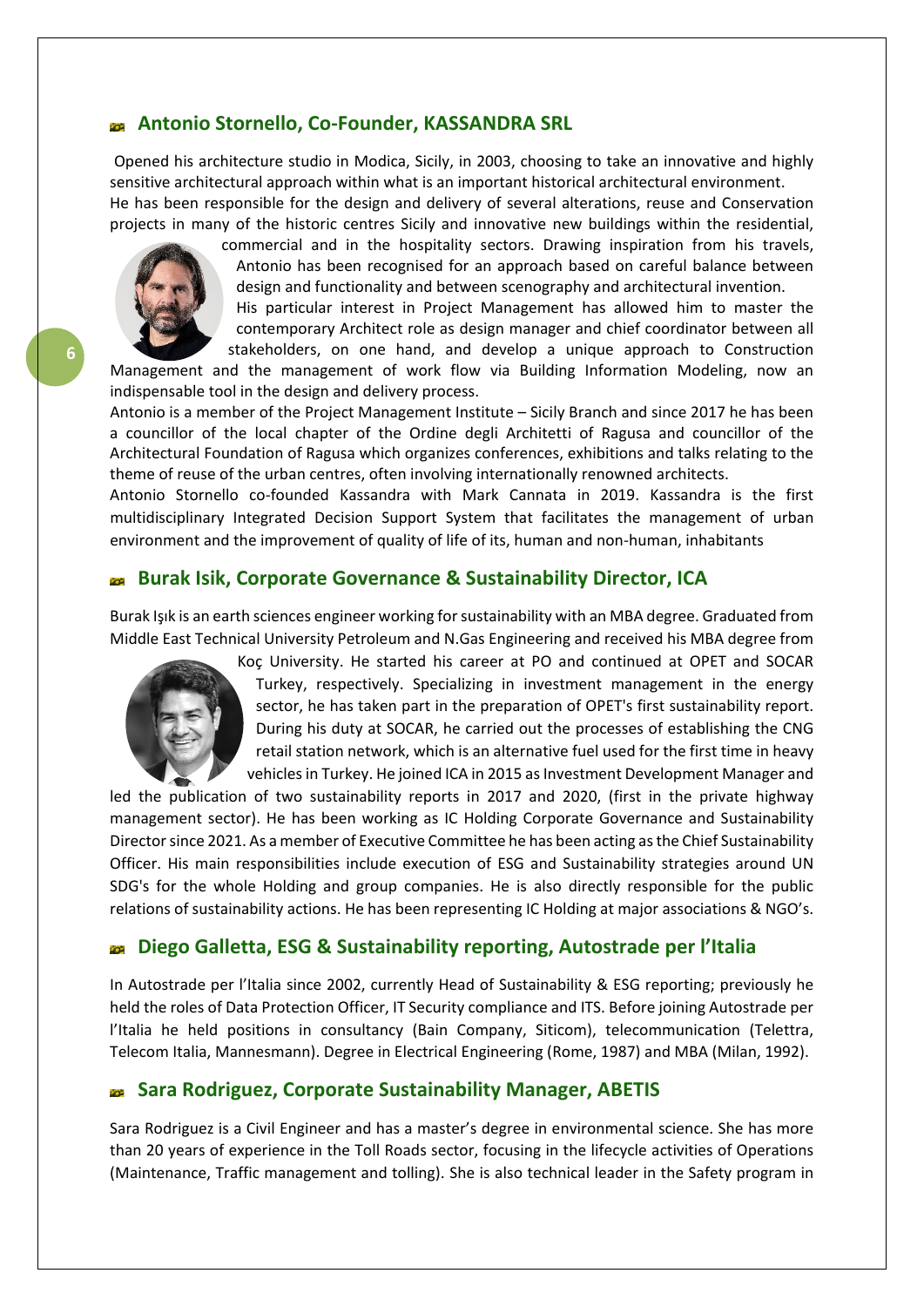the group (Road Safety and Health & Safety). Actually, she is coordinating the internal task force to design and implement the Global Sustainability Corporate strategy for the Abertis group, overseeing the activity in 16 countries.

#### **Noémie Frontère, Project Manager, ASFA**



**7**

Noémie Frontère has been in charge of Sustainable Development and Transport since October 2019 at ASFA, the Association of french toll road operators. Previously, she worked for the national railway operator SNCF and the french Transport Regulation Authority as an economist. She holds an Economics and Engineering degree from the Ecole Nationale des Ponts ParisTech and a Master of International Business from

the Unive rsity of Sydney.

Actions from Road Operators to make the road infrastructure sustainable and carbon free – Part 2

#### **Alenka Kosic, ASECAP Chair of Data Gathering, Analysis & Statistics, DARS**

Bachelor in Economics (University of Ljubljana). More than 20 years' experience in motorway



development, operation and financing. She is responsible for international relations, multilateral cooperation and EU funding at DARS d.d., Slovenian Motorway Company. Currently in charge of strategic planning, motorway development, as well as for preparation and monitoring of projects supported by different EU institutions. She has participated in several European and cross-border projects and platforms. She is actively involved in the operation of different international

road associations, like for example in ASECAP as a Chair of the Permanent Committee for Data Gathering and Analysis/Statistics.

#### **Maria Margarida Braga, Senior Environment Engineer, BRISA / APCAP**



Margarida Braga is an Environmental Engineer. Since 2002 she works at Brisa Group in several environmental technical areas related to the management of road infrastructures during their entire life cycle (design, construction and operation). At APCAP she coordinates CP2's Environment Working Group and represents this association in ASECAP's Sustainability Working Group.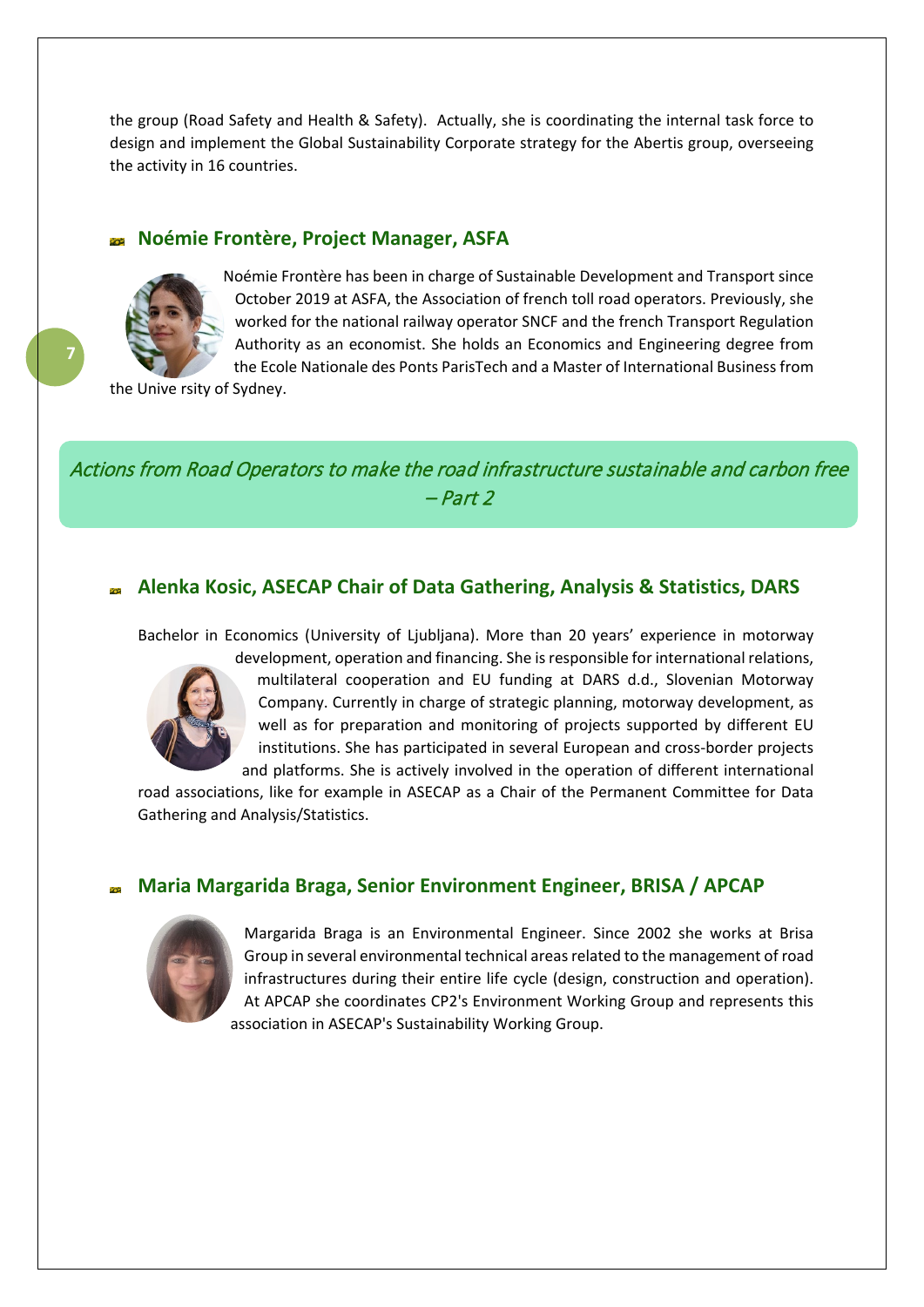# **Ilaria De Biasi, Head of the European Projects Department, Autostrada del Brennero SpA**



I have been working for Autostrada del Brennero since 2004. I am presently Head of the Department for European Projects, in charge with the deployment of several projects co-funded by the European Commission within different EU programs (Connecting Europe Facilities, Horizon Europe, LIFE). The main areas of implementation of these projects are Connected and Automated Driving,

Management Measures to minimize traffic impact on the Environment, ITS systems for Traffic and Freight Management.

# **Giuseppe Colombo, Technical Director, Milano Serravalle-Milano Tangenziali SpA**

Giuseppe Colombo graduated in civil engineering in 1987 at Politecnico of Milan.

The first years he worked with important construction companies, in the engineering department, to realized important project both in Italy and abroad. In 2000 he moved to Metropolitana Milanese S.p.A. and worked as design manager for underground works of "metro do Porto" project; one year later, he was nominated Resident Engineer and project coordinator for Naples underground, position held for the realization of the all seaside underground track. In 2008 giuseppe joined Astaldi S.p.A., as director of engineering for realization of civil works for line 5 of metro of Milan. Finally, in 2012, Giuseppe joined Milano Serravalle Milano Tangenziali S.p.A. as technical director.

#### **Ana Filipa Morais, Deputy Technical Director, Norscut/APCAP**



I am Deputy-Technical Director at Norscut, a Portuguese motorway concessionaire, which I joined 16 years ago. I am based in Lisbon and, since 2020, I have assumed the functions of coordinating APCAP Working Group 2 – Quality and Safety. Simultaneously, I have joined ASECAP COPER II group - Safety, Sustainability and Communications.

#### **Emilija Erent, Specialist in Tolling Division, DARS**

Emilija Erent is an expert in marketing, negotiating, pricing and tolling policy. She works as a Specialist



in the Tolling Division for DARS, the Motorway Company in the Republic of Slovenia. Emilija has a BSc in Economics from Ljubljana University. She used to hold several middle-management posts in DARS in the field of sales, marketing, and analytics. In her current role she provides argumentation for sustainable pricing policy and advises on necessary changes in line with renewed Eurovignette directive. She

actively participates in the work of ASECAP, COPER I.